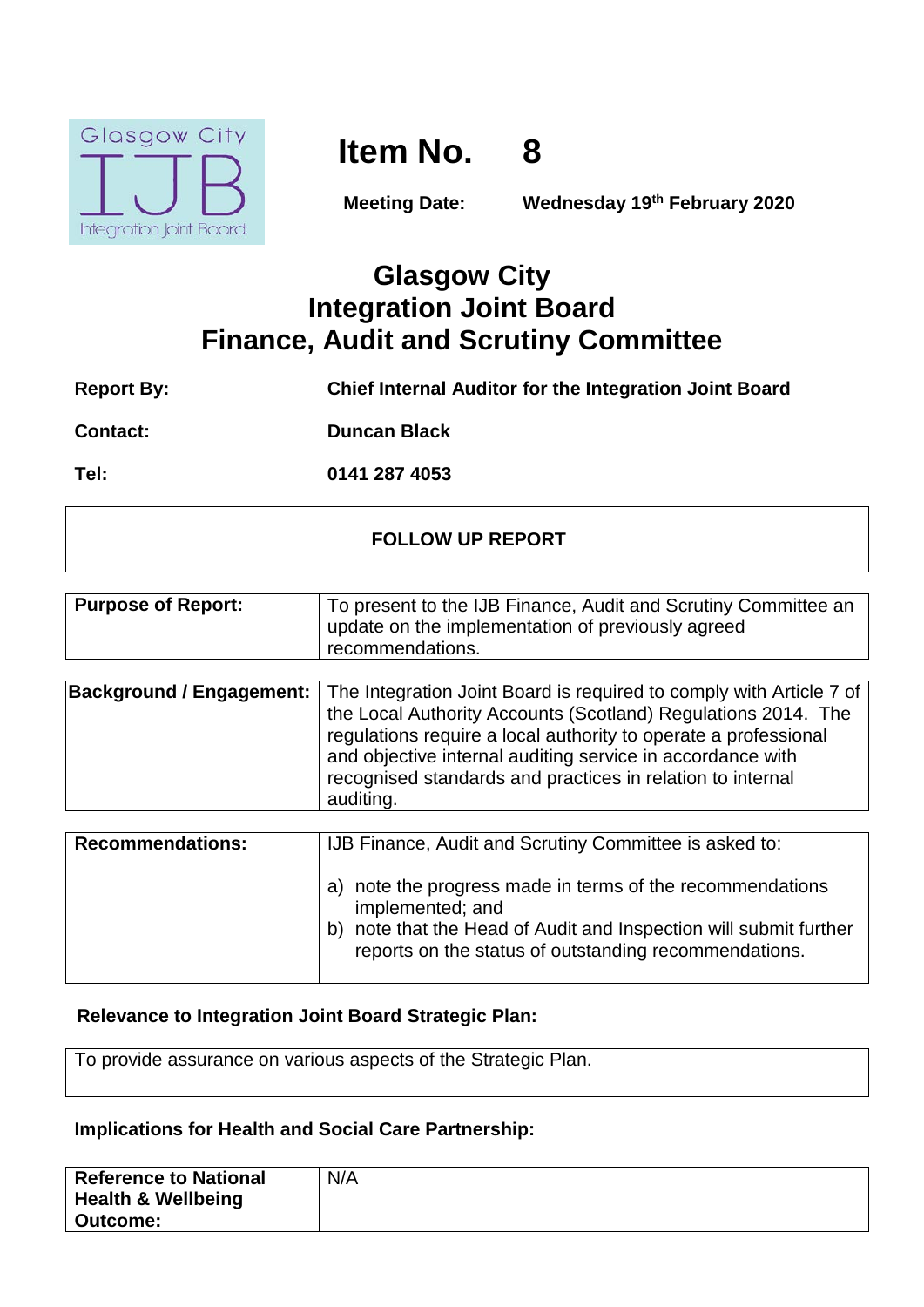| <b>Personnel:</b> | <b>None</b> |
|-------------------|-------------|
|                   |             |
| <b>Carers:</b>    | <b>None</b> |

| <b>Provider Organisations:</b> | None        |
|--------------------------------|-------------|
| <b>Equalities:</b>             | <b>None</b> |
|                                |             |

| <b>Financial:</b> | $\sim$<br>⊡ne⊤<br>IМ |
|-------------------|----------------------|
|                   |                      |

None

**Fairer Scotland Compliance:**

| Legal: | The IJB will be compliant with:                               |
|--------|---------------------------------------------------------------|
|        | - The Integrated Resource Advisory Group guidance in relation |
|        | to audit provision.                                           |
|        | - The Local Authority Accounts (Scotland) Regulations 2014    |

| Economic Impact: | None |
|------------------|------|
|                  |      |

| Sustainability: |  |
|-----------------|--|
|                 |  |

| <b>Sustainable Procurement</b> | <b>None</b> |
|--------------------------------|-------------|
| and Article 19:                |             |

| <b>Risk Implications:</b> | None |
|---------------------------|------|
|                           |      |

| <b>Implications for Glasgow</b> | The current internal auditors of the Council will continue to report |  |  |  |  |  |
|---------------------------------|----------------------------------------------------------------------|--|--|--|--|--|
| <b>City Council:</b>            | to the Council on operational matters relating to Social Care        |  |  |  |  |  |
|                                 | services.                                                            |  |  |  |  |  |

| Implications for NHS | The current internal auditors of NHSGG&C will continue to                                            |
|----------------------|------------------------------------------------------------------------------------------------------|
|                      | <b>Greater Glasgow &amp; Clyde:</b>   report to the NHS Board on operational matters relating to NHS |
|                      | services.                                                                                            |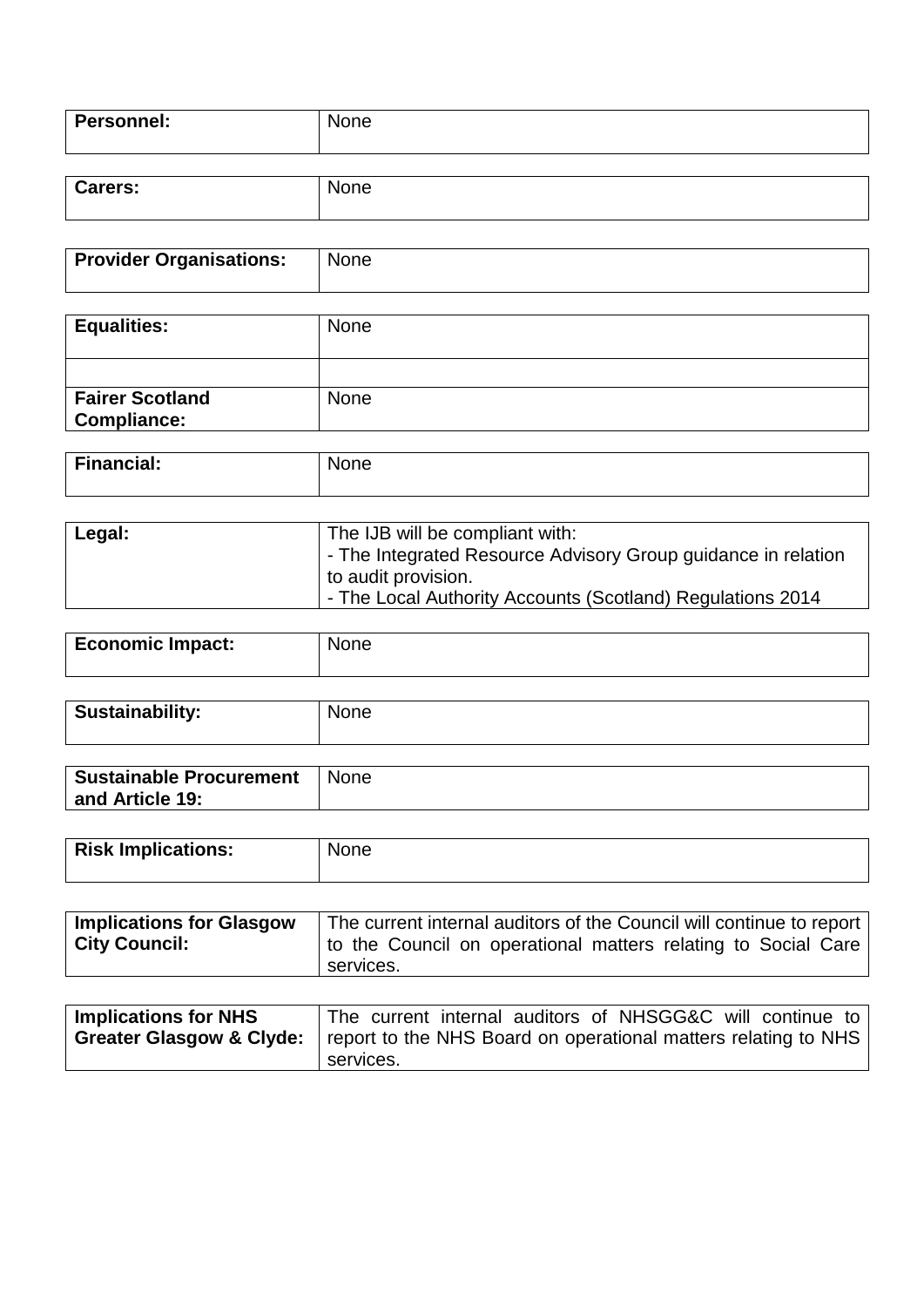#### **1. Introduction**

- 1.1 This report provides a summary of the status of Internal Audit recommendations previously reported to Committee. This report includes:
	- A summary of the outstanding recommendations; and
	- A register of outstanding recommendations.

#### **2. Outstanding Recommendations by audit**

- 2.1 Since the last report that was presented to Committee on 4<sup>th</sup> September 2019, the IJB has been responsible for following up recommendations which are due to have been implemented. As at February 2020, two of these recommendations remain outstanding with eight further recommendations not yet due for implementation.
- 2.2 Table one below outlines the split of recommendations per priority and audit area.

| <b>Priority of</b><br>Recommendation                            | High | <b>Medium</b> | Low      | Not yet due    | <b>Total</b> |
|-----------------------------------------------------------------|------|---------------|----------|----------------|--------------|
| <b>Financial Planning</b>                                       |      | 0             | $\Omega$ | 0              |              |
| <b>Risk Management</b>                                          | 0    | 0             |          | $\Omega$       |              |
| Participation and<br>Engagement                                 | ი    | 0             | $\Omega$ | $\overline{2}$ | 2            |
| Scheme of<br>Delegation and<br>Board governance<br>arrangements | 0    | 0             | $\Omega$ | 3              | 3            |
| Governance<br>Arrangements<br>(2019/20)                         | ი    | 0             | $\Omega$ | 3              | з            |
| <b>Total</b>                                                    |      | $\mathbf 0$   |          | 8              | 10           |

#### **Table One – Priority of Outstanding Recommendations**

- 2.3 During the period from August 2019 to February 2020, the IJB satisfactorily implemented two recommendations. Appendix one shows the progress made during the period.
- 2.4 A register of all recommendations which have not vet been implemented is included at Appendix Two. This register highlights the full text of the recommendation and the original due date. The IJB has included an update on the progress and a revised implementation date where appropriate.

#### **3. Recommendations**

- 3.1 IJB Finance, Audit and Scrutiny Committee is asked to:
	- a) note the progress made in terms of the recommendations implemented; and
	- b) note that the Head of Audit and Inspection will submit further reports on the status of outstanding recommendations.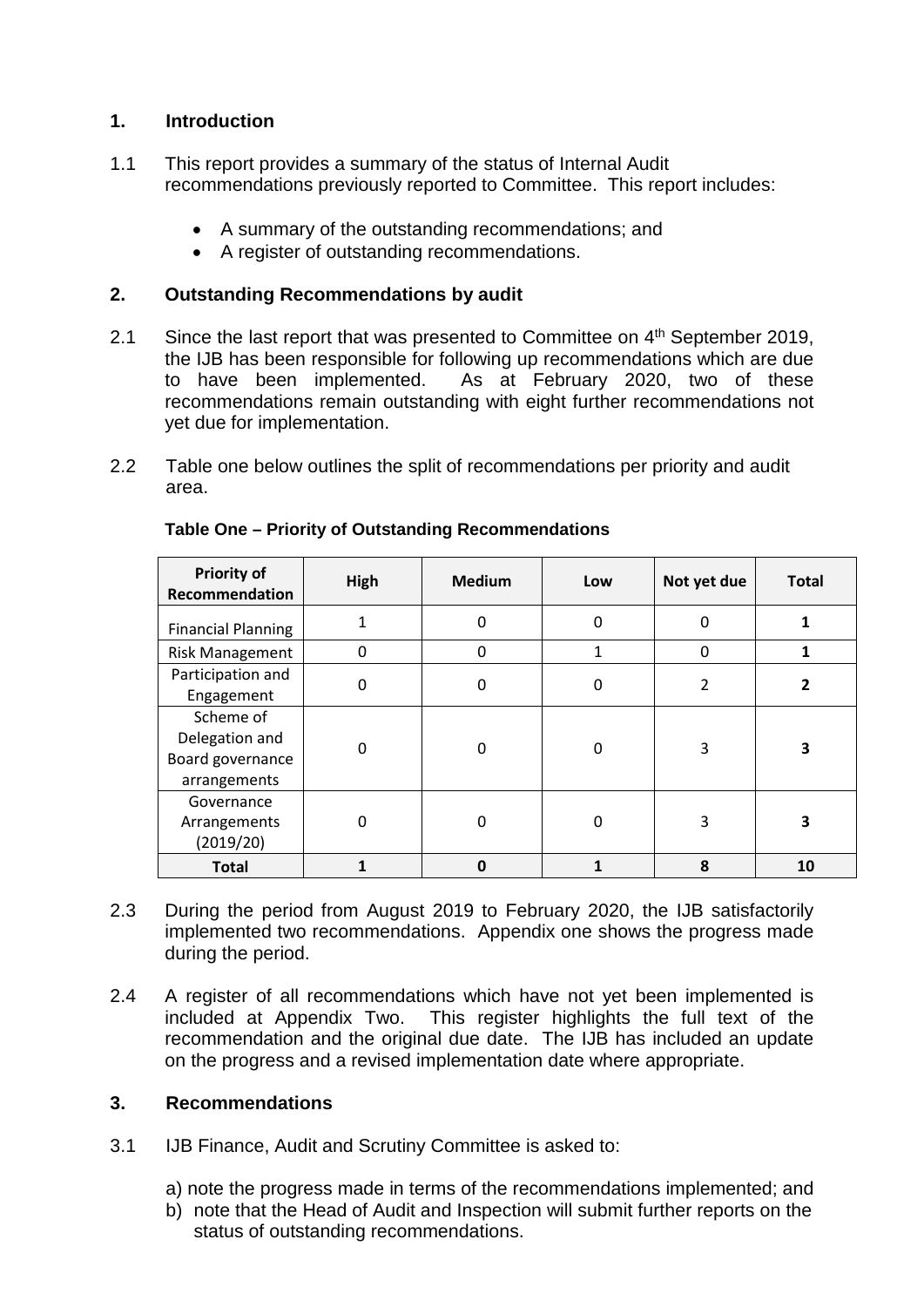## **Appendix One - Progress since Previous Report**

|                                                          | Financial<br><b>Planning</b> | <b>Risk</b><br>Management | Governance<br><b>Arrangements</b><br>(2016/17) | Participation<br>and<br>Engagement | Scheme of<br><b>Delegation</b><br>and Board<br>governance | Governance<br><b>Arrangements</b><br>(2019/20) | <b>Total</b>   |
|----------------------------------------------------------|------------------------------|---------------------------|------------------------------------------------|------------------------------------|-----------------------------------------------------------|------------------------------------------------|----------------|
| Outstanding or not yet due<br>as at August 2019          |                              | 1                         |                                                | $\overline{2}$                     | $\mathbf{0}$                                              | 0                                              | 5              |
| Added to the register<br>during period                   | $\mathbf 0$                  | $\mathbf 0$               | $\mathbf 0$                                    | $\mathbf 0$                        | 4                                                         | 3                                              |                |
| Outstanding as at February<br>2020                       |                              |                           | $\mathbf{0}$                                   | $\mathbf{0}$                       | $\mathbf{0}$                                              | 0                                              | ר              |
| Not yet due for<br>implementation as at<br>February 2020 | 0                            | $\boldsymbol{0}$          | $\mathbf{0}$                                   | 2                                  | 3                                                         | 3                                              | 8              |
| <b>Implemented in Period</b>                             | $\mathbf{0}$                 | $\mathbf 0$               |                                                | 0                                  |                                                           | $\mathbf{0}$                                   | $\overline{2}$ |